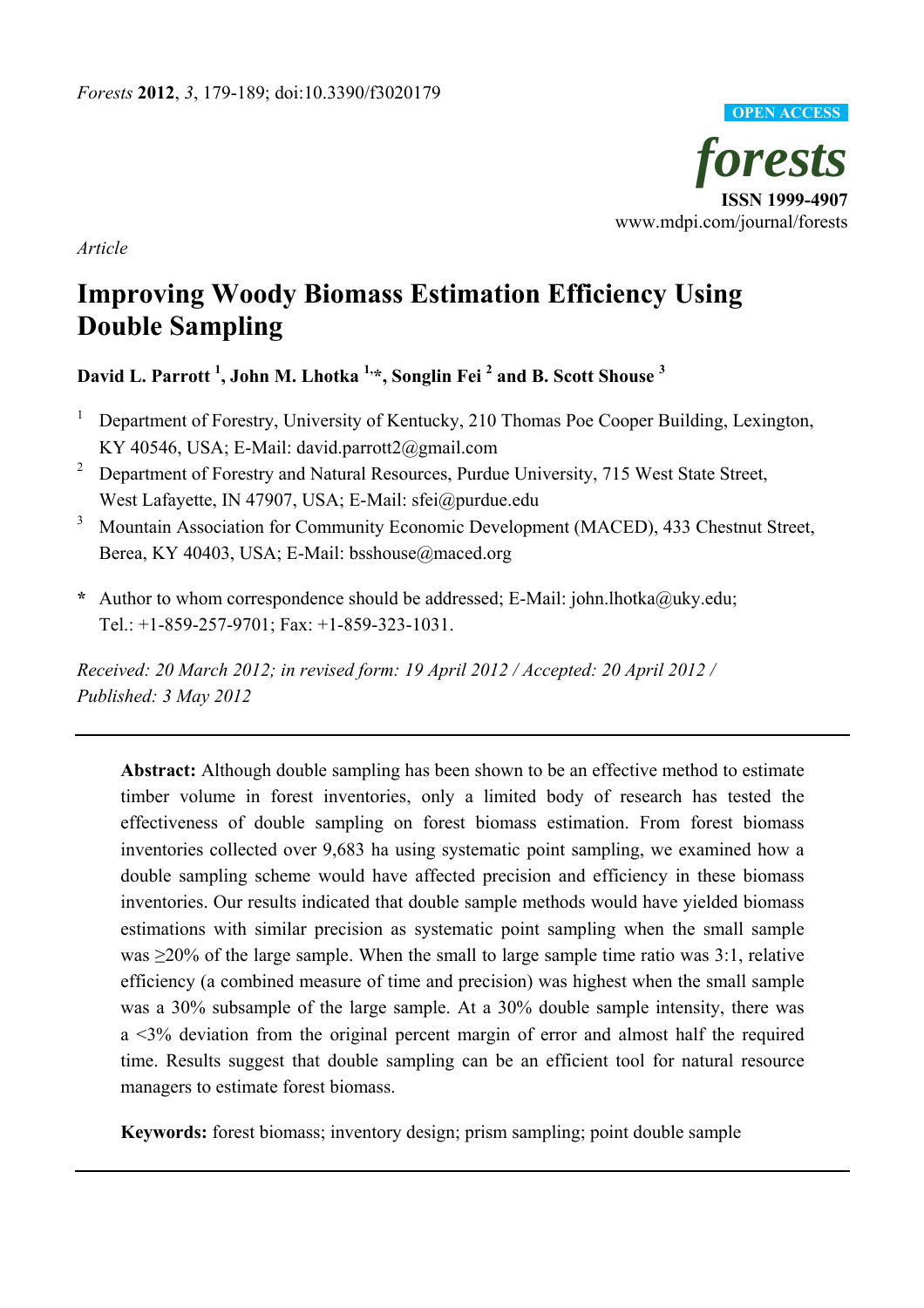#### **1. Introduction**

The introduction of carbon markets and the potential for future bioenergy markets have heightened interest in quantifying forest biomass. In order to measure forest biomass, a wide array of sampling designs is available. Among the possibilities, double sample designs have been used to increase inventory efficiency for timber volume estimation [1] and could prove effective for forest biomass estimation.

Double sampling is designed to lower inventory times by providing an estimate of a target variable by utilizing a highly correlated auxiliary variable that is easy to measure [2]. Double sampling requires the sampling of two sets of points: a small set of sample points where the target and auxiliary variables are measured and a large set of sample points where only the auxiliary variable is measured. These two sets of points can be separate, or the small sample can be a subset of the large sample. The latter arrangement can save time by reducing travel between points since the small sample points contribute to both the large and small sample populations. Once the relationship between the target and auxiliary variable is calculated from the small sample data, regression analysis or a ratio estimator can be used to estimate the target variable from the auxiliary variable collected in the large sample.

Forest inventory research evaluating double sampling has primarily focused on using point double sampling with timber volume as the target variable and basal area as the auxiliary variable. Basal area is a logical auxiliary variable since it does not require direct measurement of tree diameters when performing point (*i.e.*, prism) sampling and is highly correlated with forest stand volume [3]. Due to this high correlation, studies have shown that double sampling can be effective at estimating standing timber volume [1,3–5]. Double sampling research related to timber volume estimation has investigated the number of plots or points necessary, time saved, and associated error and has led to various application methodologies.

While studies have concentrated on the efficiency of double sampling for timber volume estimation, limited information exists regarding the effectiveness of double sampling to estimate forest biomass. Since tree biomass, like volume, is correlated to diameter, it would seem feasible that double sampling could also be applicable to forest biomass inventories. The objective of this study was to take a collection of biomass inventories completed using a systematic point sampling design and perform a retrospective analysis to determine if a double sampling design would have affected inventory precision and efficiency.

#### **2. Methods**

#### *2.1. Description of Data*

The Mountain Association for Community Economic Development (MACED) provided biomass inventory data collected from 2007 to 2010. Inventories were from properties located in eastern Kentucky, U.S. containing mixed broadleaf forest types typically associated with the Appalachian region of the United States. Approximately 10,750 ha are enrolled in MACED's forestry program with the potential of 87,817 ha to be added. MACED's framework requires enrolled properties to have forest biomass (and carbon) inventories completed every ten years. This makes MACED's forestry program an example of a large scale organization that would benefit from the most efficient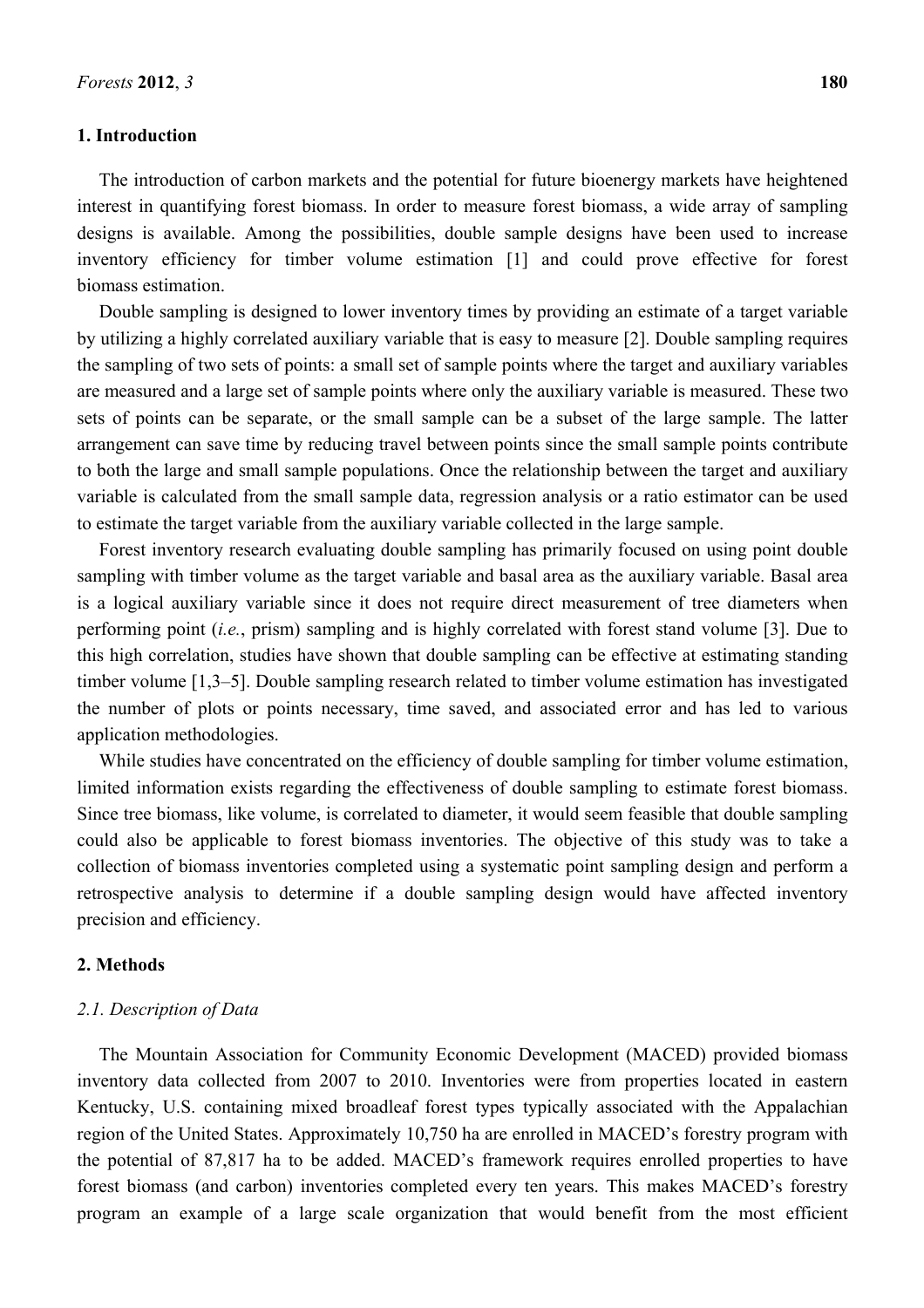methodology to inventory forest biomass. Increased efficiency and decreased costs would reduce the resources required for monitoring this large assemblage of forestland.

Available biomass inventories were completed using a systematic point sample design that targeted a property-level basal area estimate with a ≤10% percent margin of error (*i.e.*, cruise precision) at a 95% confidence interval. For these point sample inventories, a BAF 10 prism was used to measure trees with dbh  $\geq$  19.1 cm. In-plot procedures for biomass calculations included the identification of tree species and dbh measurement. Aboveground dry forest biomass was estimated for trees at each sample point using allometric equations provided by Jenkins *et al*. [6] wherein tree biomass is derived as a function of dbh with regard to species groups:

$$
bm = \exp(\beta_0 + \beta_1 \ln dbh) \tag{1}
$$

where  $bm =$  total aboveground woody biomass (kg),  $dbh =$  diameter at breast height (cm), and  $\beta_0$ and  $\beta_1$  are parameters specific to species groups from Jenkins *et al.* [6]. Property inventories quantified trees <19.1 cm dbh using fixed radius plots. As a result, our point sampling analysis could not incorporate trees <19.1 cm. Property-level woody biomass estimates, including those trees sampled in the BAF 10 prism and fixed radius plots, showed that trees >19.1 cm accounted for more than two thirds of the total aboveground woody biomass among the properties.

For analysis, 40 property inventories that met the following two criteria were selected from the MACED database: (1) original point sample intensities were sufficient to achieve a basal area estimate with a percent margin of error <10% at a 95% confidence; and (2) Inventoried forests were classified as oak/hickory as defined by the USDA Forest Service Forest Inventory and Analysis unit [7]. Of these selected inventories, property sizes ranged from 31.2 to 1,155.4 ha (Table 1) and covered 9,682.9 ha in total. The total number of sample points varied among the 40 properties due to different property sizes and variance in stand structure. Among all the properties, upland hardwood site index estimates ranged from 18 to 30 m. The dominant tree species among properties were *Acer rubrum* L., *Acer saccharum*  Marsh.*, Betula* spp., *Carya* spp., *Fagus grandifolia* Ehrh., and *Quercus* spp. Descriptive statistics of the original point sample inventories are summarized in Table 1 and individual property characteristics are presented in Appendix 1.

| Variable                           | Mean  | Min   | <b>Max</b> | SD    |  |
|------------------------------------|-------|-------|------------|-------|--|
| Area (ha)                          | 242.1 | 31.2  | 1155.4     | 227.3 |  |
| Points sampled                     | 104.0 | 47.0  | 226.0      | 49.0  |  |
| Basal area $(m^2 \text{ ha}^{-1})$ | 21.3  | 17.4  | 30.6       | 2.5   |  |
| Average dbh (cm)                   | 31.0  | 25.7  | 36.1       | 2.3   |  |
| Biomass (mt $ha^{-1}$ )            | 144.9 | 114.8 | 202.9      | 17.1  |  |
| Biomass margin of error $(\% )$    | 7.4   | 3.2   | 12.0       | 2.2   |  |

Table 1. Descriptive statistics for original systematic point sample inventories of the 40 properties used in double sample analysis.

#### *2.2. Analysis*

To compare outcomes of the systematic point sample inventories to the outcomes of double sampling, we first determined the precision of the original biomass inventories completed on the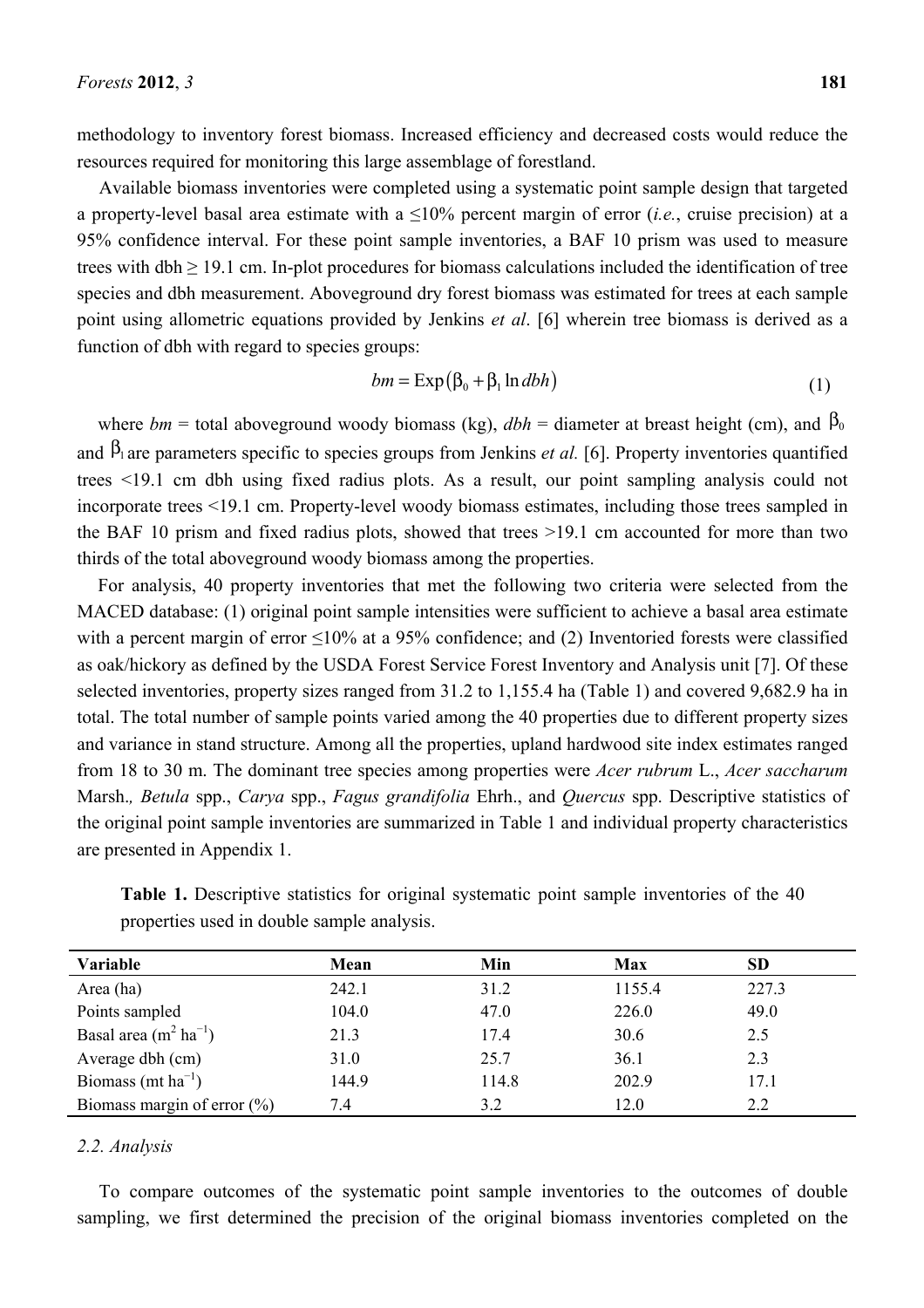40 selected properties. Standard error and percent margin of error associated with aboveground dry biomass ha<sup> $-1$ </sup> were calculated using the following equations, respectively:

$$
SE = \frac{s}{\sqrt{n}}\tag{2}
$$

where  $s =$  standard deviation, and  $n =$  total number of points and

Percent Margin of Error = 
$$
\frac{SE \times t_{\alpha, v}}{\overline{X}_{\text{Biomass}}} \times 100
$$
 (3)

where *SE* = biomass standard error,  $t_{a,v}$  = t-statistic for the chosen confidence interval (95%) and appropriate degrees of freedom, and  $\overline{X}$  = mean biomass (mt ha<sup>-1</sup>).

To determine how a double sampling design would have affected the percent margin of error and time required for the biomass inventories on each property, we compared the outcomes of the original inventories and those that double sampling would have yielded. As opposed to re-inventorying these properties with this new approach, we performed a retrospective double sample inventory, within each property, using the original point sample data. In the investigated double sampling scheme, basal area served as the auxiliary variable used to estimate forest biomass. Following recommendations provided by Avery and Burkhart [2], a ratio estimator was used rather than regression analysis since there was a linear relationship between basal area and tree biomass that passed approximately through the origin and because the variance in tree biomass increased as basal area increased. Use of a ratio estimator can also simplify calculations for practicing foresters.

Oderwald and Jones [3] presented a methodology to design a point double sample inventory that can substitute for a point sample inventory while achieving the same precision; however, this design requires more measurement points in the double sample inventory than in the point sample inventory. Due to the retrospective nature of this study, the Oderwald and Jones [3] methodology could not be applied. Instead, we investigated a methodology similar to one presented in Dilworth and Bell [8] where the double sample inventories maintained the same number of total points as the original point sample inventories. The large sample in the double sample design included all the points in the original inventory to provide basal area data. A subsample of the original points comprised the small sample that provided basal area along with the species and dbh data necessary to estimate aboveground forest biomass using the Jenkins [6] equations. Data from the small sample points were also collected using a BAF 10 prism. The number of points subsampled to create the small sample was selected as a percentage of each property's large sample (subsampling intensity). Since the optimum small sample subsampling intensity was unknown, a range of percentages, 10 to 90% using 10% increments, was used to evaluate trends in efficiency and precision among different subsampling intensities. Within each property, the number of points associated with each subsampling's intensity was randomly selected without replacement to serve as the small sample. To reduce bias from this random selection, we performed 10 iterations of these selections and used the mean basal area and biomass estimations of these iterations for further calculations.

For each property, a ratio of means  $(R_m)$  was calculated from the small sample data as follows [2]: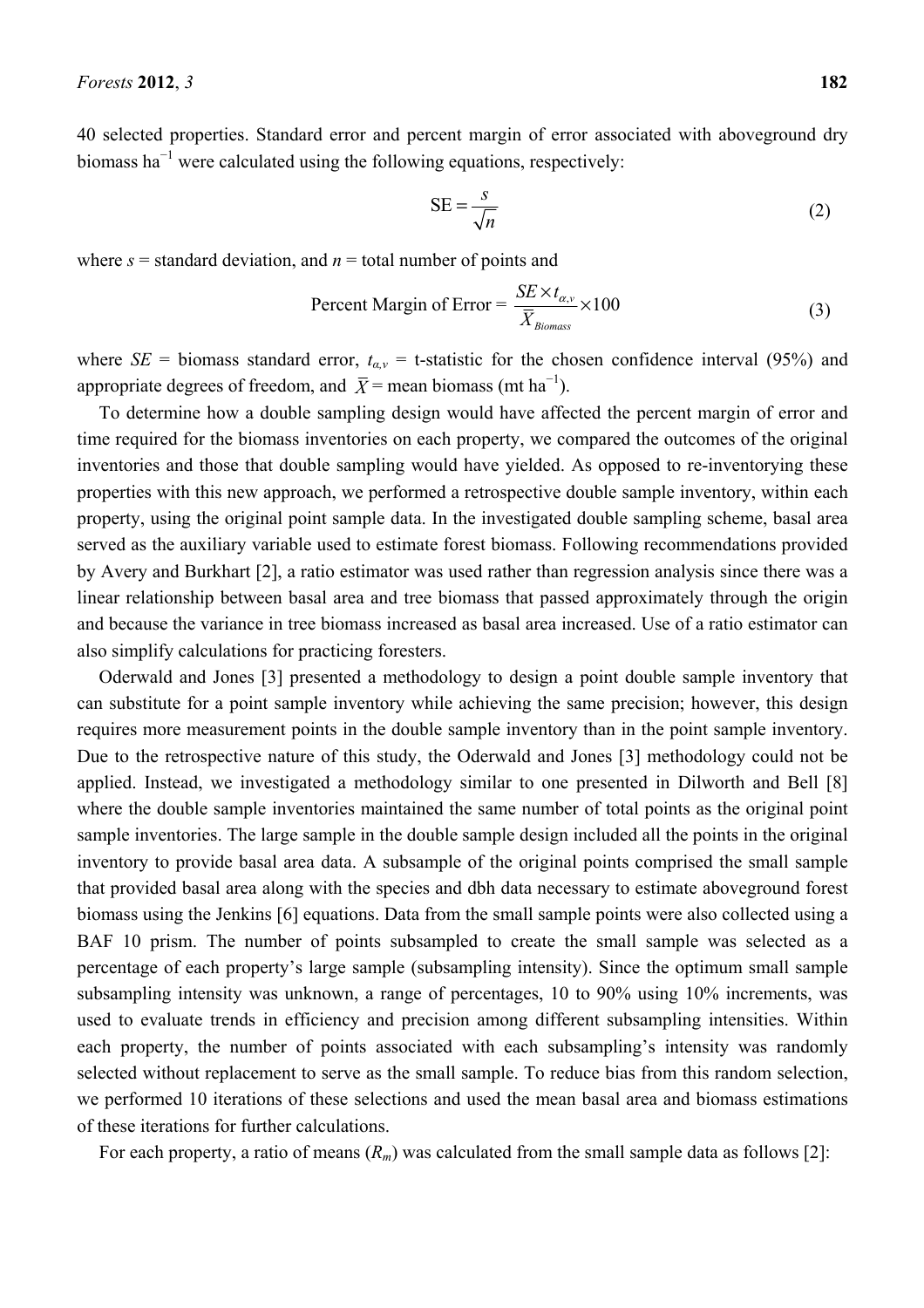$$
R_m = \frac{\overline{bm_s}}{\overline{ba_s}}\tag{4}
$$

where  $\overline{bm}_s$  = mean small sample biomass and  $\overline{ba}_s$  = mean small sample basal area. Property mean aboveground dry biomass  $(\overline{bm}_{DS})$  was then estimated using the ratio of means and the mean basal area of the large sample based on the following equation [2]:

$$
\overline{bm}_{DS} = R_m \times \overline{ba}_L \tag{5}
$$

where  $R$  = ratio of means and  $\overline{ba}_L$  = large sample mean basal area. Standard errors for double sample inventories were calculated using the following equation [2]:

$$
SE_{DS} = \sqrt{\left(1 - \left(\frac{n_S}{n_L}\right)\right)\left(\frac{S_{bm_S}^2 + R_m^2 S_{ba_S}^2 - 2R_m C_S}{n_S}\right) + \left(\frac{S_{bm_S}^2}{n_L}\right)}
$$
(6)

where  $n_s$  = number of small sample,  $n_L$  = number of points in the large sample,  $S_{bm_s}^2$  = small sample biomass variance,  $S_{ba_s}^2$  = small sample basal area variance, and  $C_s$  = small sample biomass and basal area covariance. Percent margin of error was then calculated using Equation 3. Departure from the original percent margin of error was simply determined by taking the absolute difference between the percent margin of errors obtained from the original inventory and the double sample inventories. The standard error, percent margin of error, and departure from the original percent margin of error were calculated for each property. Among all properties, the mean standard error, percent margin of error, and difference in percent margin of error was calculated for each double sample intensity.

The percent of time saved using double sampling was calculated as:

Percent Time Saved = 
$$
\left[1 - \left(I + \frac{T_L(1 - I)}{T_S}\right)\right] \times 100\tag{7}
$$

where  $I =$  subsampling intensity (proportion),  $T_L =$  time required to perform a large sample point,  $T<sub>S</sub>$  = time required to perform a small sample point. Based on operational observation of inventories across the 40 sampled properties, small sample points were estimated to take three times longer to complete than large sample points. This estimate was corroborated by Merten *et al*. [1] who found that, within the Appalachian hardwood stands, a BAF 10 prism basal area count averaged 1.86 minutes and points where basal area and volume were measured averaged 6.32 minutes. However, time requirements for small and large sample points likely vary within different forest structures, so we completed a sensitivity analysis using 2:1, 3:1, 4:1, and 6:1 small to large sample point time ratios. Travel time would be unaffected by the double sampling method used in this study since all points would be visited regardless of subsampling intensity.

Relative efficiency provided a comparison of the precision and time associated with the original point and the double sample inventories. Relative efficiency was computed using a variation of the equation presented in Merten *et al*. [1]:

$$
RE = \frac{SE_{SS}^2 \times T_{SS}}{SE_{DS}^2 \times T_{DS}} \times 100
$$
\n(8)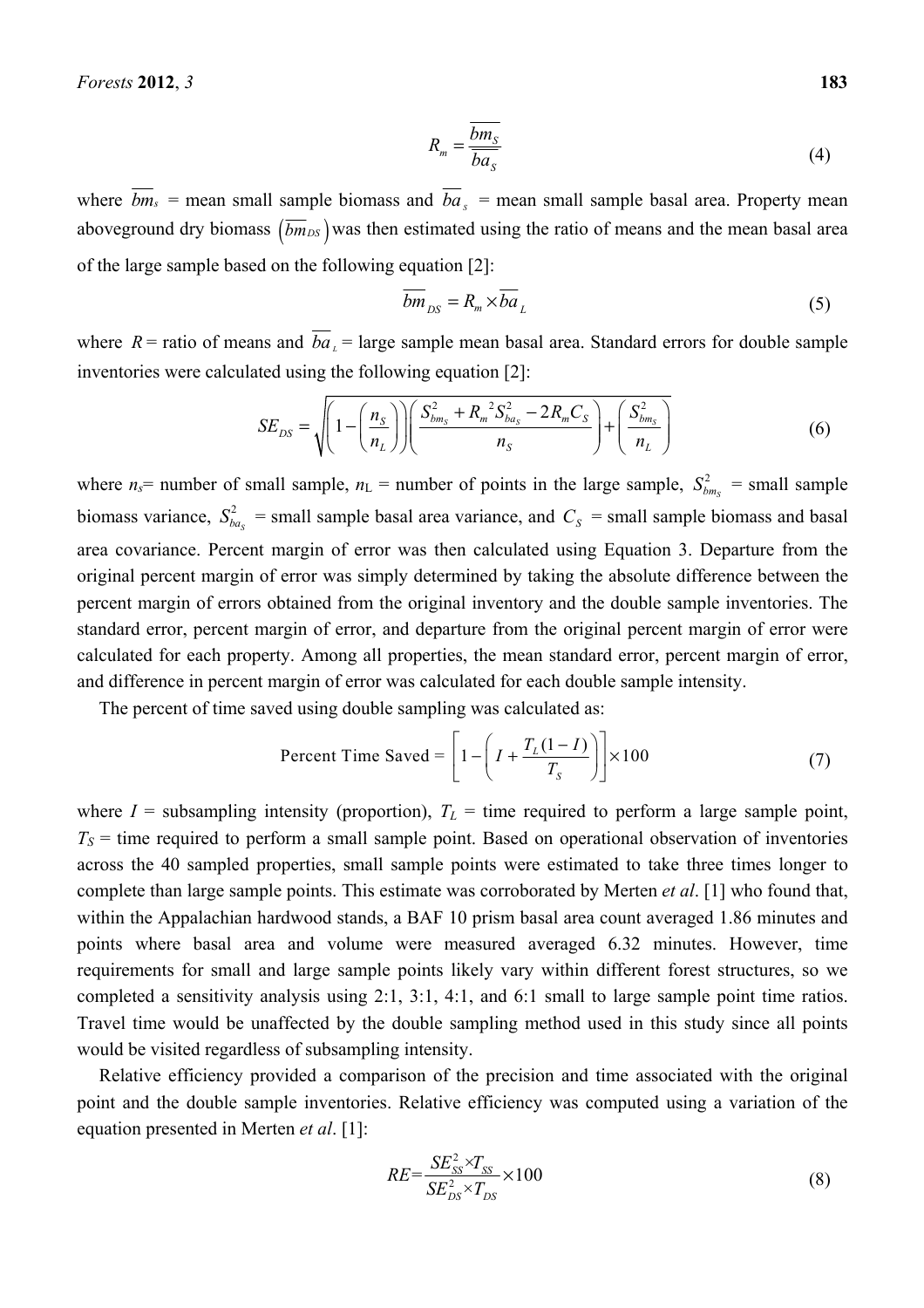where  $SE_{SS}$  = biomass standard error of the original inventory,  $T_{SS}$  = time necessary for the original inventory,  $SE_{DS}$  = biomass standard error of the double sample inventory, and  $T_{DS}$  = time necessary for the double sample inventory. A relative efficiency >100% would be considered more efficient than the original inventory while a relative efficiency <100% would be considered less efficient. For these calculations, 2:1, 3:1, 4:1, and 6:1 small to large sample point time requirement ratios were again considered.

#### **3. Results and Discussion**

Original inventory analysis showed that properties averaged 131.4 mt ha<sup>-1</sup> of aboveground dry biomass in trees >19.1 cm dbh; Standard error and percent margin of error for aboveground woody biomass was 4.57 mt ha<sup>-1</sup> and 7.43%, respectively. Substitution of the systematic point sampling inventory with a double sampling methodology generally caused minimal departure from the original outcomes and improved efficiency when the small sample subsampling intensity was between 70% and 20% (Table 2). Although percent margin of error increased in the double sample inventories as the intensity of the small sample subsampling decreased, mean departure from the original percent margin of error was ≤3% for small sample point subsampling intensities as low as 20% (Table 2). Variability in the percent margin of error among properties also increased as the small sample subsampling intensity decreased (Figure 1).

**Figure 1.** Distribution of percent margin of error (aboveground tree biomass) among 40 properties using a double sample design with different intensities of small sample subsampling from the large sample.



**Small Sample Subsampling Intensity (%)**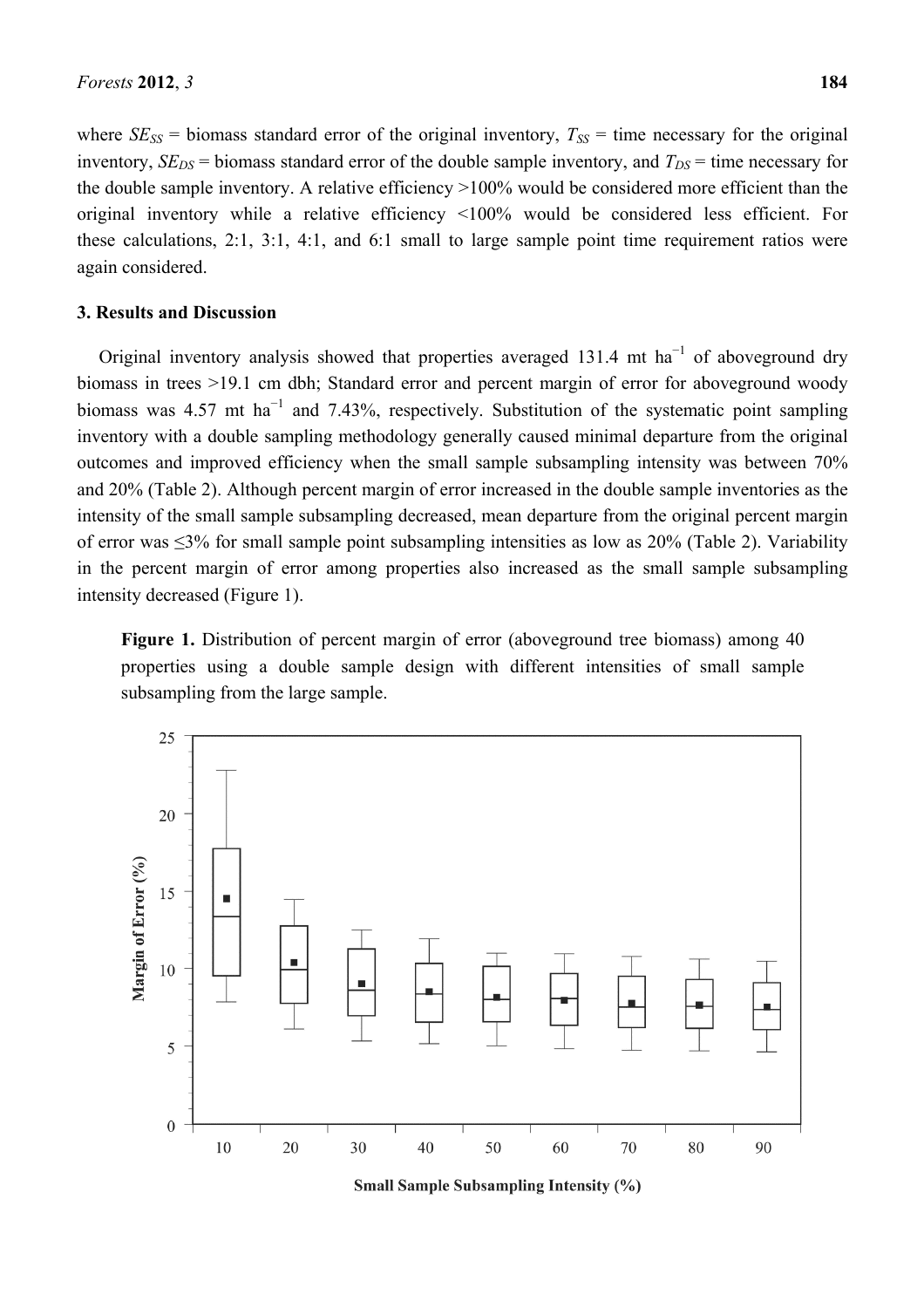In terms of time, every 10% reduction of the small sample subsampling intensity resulted in a 5 to 9% increase in time saved depending on the ratio of time required for small and large sample points (Table 2). When time and precision were combined to measure relative efficiency (Equation 8) and a 3:1 time requirement ratio was assumed, results indicated that efficiency was reduced when the small sample subsampling was  $>70\%$  and  $<20\%$  of the large sample. Relative efficiency peaked when the small sample subsampling intensity was 30% (Table 2). At this small sample subsampling intensity, percent margin of error was reduced by <3% and required about half the time of the original inventory. This intensity is slightly higher than the 20 to 25% intensity proposed by Avery and Burkhart [2] but was within the 20 to 40% range that Merten *et al*. [1] found most efficient to estimate timber volume when using a BAF 10 in Appalachian hardwoods stands.

|                   | Relative efficiency (%) |                   |            | Time saved $(\% )$ |          |        |              |            |              |              |
|-------------------|-------------------------|-------------------|------------|--------------------|----------|--------|--------------|------------|--------------|--------------|
| Small             | Margin                  | Margin of         | $2$ to $1$ | $3$ to $1$         | $4$ to 1 | 6 to 1 | $2$ to $1$   | $3$ to $1$ | $4$ to $1$   | 6 to 1       |
| sample            | of                      | error             | time       | time               | time     | time   | time         | time       | time         | time         |
| intensity $(\% )$ | error $(\% )$           | deviation $(\% )$ | ratio      | ratio              | ratio    | ratio  | ratio        | ratio      | ratio        | ratio        |
| $100*$            | 7.43                    | $\theta$          | 100        | 100                | 100      | 100    | $\mathbf{0}$ | $\theta$   | $\mathbf{0}$ | $\mathbf{0}$ |
| 90                | 7.52                    | 0.1               | 92         | 93                 | 94       | 95     | 5            | 7          | 8            | 8            |
| 80                | 7.64                    | 0.22              | 94         | 98                 | 100      | 102    | 10           | 13         | 15           | 17           |
| 70                | 7.76                    | 0.34              | 97         | 103                | 107      | 110    | 15           | 20         | 23           | 25           |
| 60                | 7.94                    | 0.52              | 99         | 108                | 113      | 119    | 20           | 27         | 30           | 33           |
| 50                | 8.15                    | 0.72              | 102        | 115                | 122      | 131    | 25           | 33         | 38           | 42           |
| 40                | 8.5                     | 1.08              | 102        | 119                | 130      | 143    | 30           | 40         | 45           | 50           |
| 30                | 9.01                    | 1.58              | 102        | 124                | 139      | 158    | 35           | 47         | 53           | 58           |
| 20                | 10.37                   | 2.95              | 90         | 116                | 135      | 162    | 40           | 53         | 60           | 67           |
| 10                | 14.54                   | 7.12              | 68         | 94                 | 115      | 150    | 45           | 60         | 68           | 75           |

**Table 2.** Margin of error, deviation from original inventory margin of error, time saved, and relative efficiency for different levels of subsampling and four different small to large sample time requirement ratios in double sample biomass inventories.

\* Small sample point intensity at 100% represents findings of the original point sample inventory on the selected properties.

Evaluation of other time requirement ratios indicated that little efficiency  $(\sim 2\%)$  could be gained from double sampling when small sample points only required twice the time as large sample points; however, as time requirement ratios increased, relative efficiency increased for all subsampling intensities (Table 2). For the 4:1 and 6:1 time requirement ratios, relative efficiency peaked at 30% and 20%, respectively. However, at the 20% small sample subsampling intensity, mean percent margin of error was >10%, which may fall outside of the acceptable range of error for some biomass inventories. This situation stresses the need for practitioners to evaluate the relative efficiency and margin of error together when deciding on the appropriate subsampling intensity to use when double sampling.

While our study evaluated the loss of precision due to double sampling, Oderwald and Jones [3] presented a methodology in which a double sample scheme can be developed that will yield the same variance as a specified point sample inventory. In their design, more points are included in the double sampling inventory than would be used in the specified standard point sample inventory. This method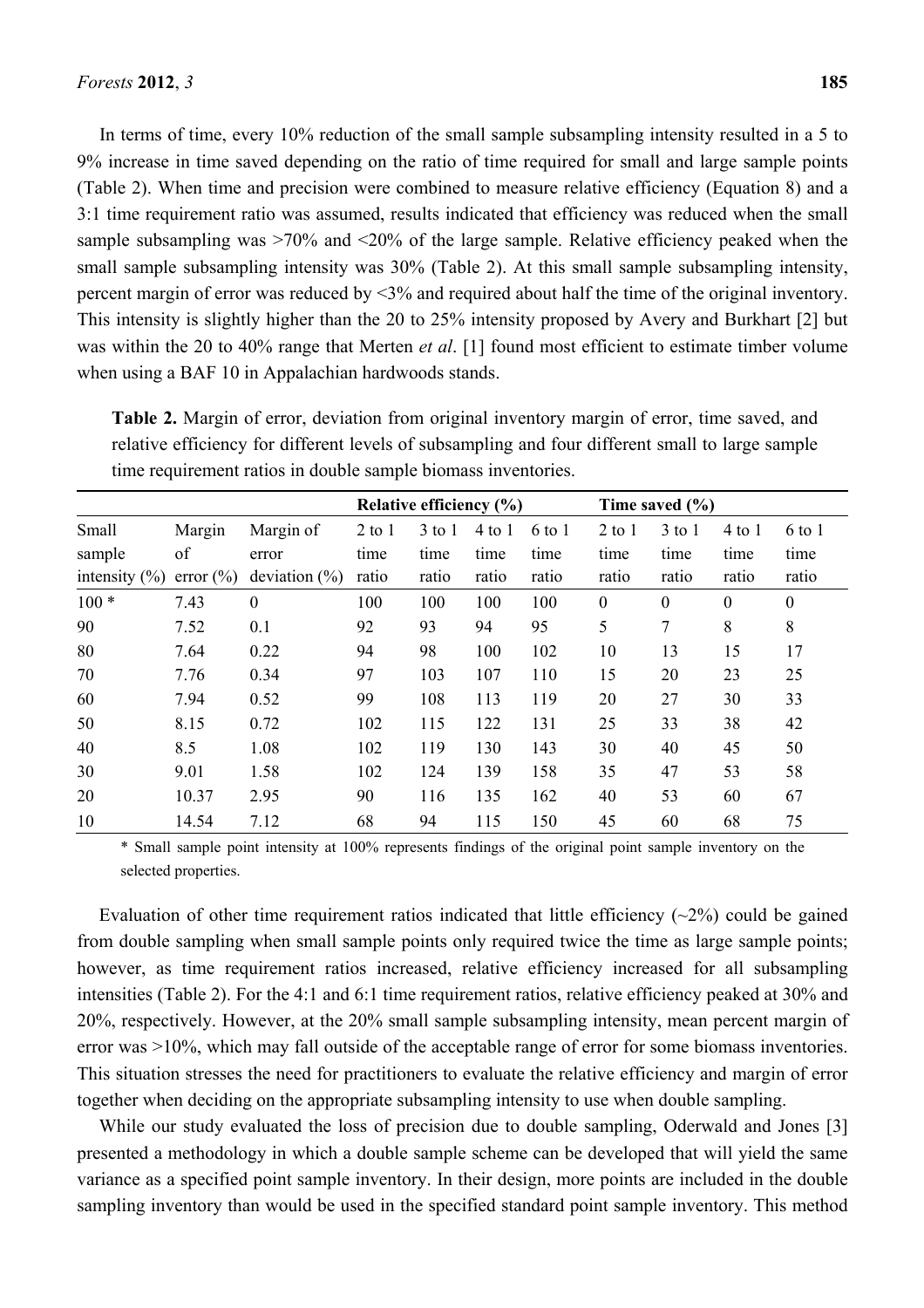is only justified when the time necessary to perform small sample points is significantly larger than the time it takes to measure large sample points [3]. When evaluated by Coble and Grogan [9] using a BAF 10 prism in hardwood forests, the Oderwald and Jones [3] method did not result in faster inventory times. Coble and Grogan [9] also evaluated the double sample strategy described by Dilworth and Bell [8] that was similar to our 30% intensity that used a 3:1 ratio of basal area points (*i.e.*, large sample) to measurement points (*i.e.*, small sample). Coble and Grogan [9] found that a 3:1 large to small sample ratio increased efficiency when compared to other double sampling techniques due to reduced time. However, Coble and Grogan [9] found that more inventories fell outside of the acceptable margin of error using the Dilworth and Bell [8] methodology than systematic point sampling or the Oderwald and Jones [3] double sampling methodology. Future research should investigate the efficiency of double sampling biomass inventories using methodologies similar to those presented by Oderwald and Jones [3] where precision in double sampling and point sampling are equivalent.

Findings from this study are based on property inventories within oak/hickory forest types where mean basal area and dbh were 21.3 m<sup>2</sup> ha<sup>-1</sup> and 31.0 cm, respectively. We cannot speculate whether results of the double sampling and analysis would have been comparable for stands with dissimilar species compositions or diameter distributions. Results presented in this paper were also based on inventories that omitted trees <19.1 cm dbh. In the available biomass inventories, small trees were inventoried using fixed radius plots; therefore, an analysis of point double sampling that included these small stems was not possible. Future research should investigate the use of double sampling in biomass inventories that include smaller diameter trees, use different BAFs, and incorporate nested plot designs with prism sampling and fixed radius plots as these factors may alter the precision and time required to complete forest biomass inventories.

In this study, tree biomass was estimated using the allometric equations presented in Jenkins *et al.* [6], which estimate biomass based on dbh. The use of biomass equations that incorporate additional predictors such as tree height may alter the relationship between basal area and biomass observed in this study. Thus, the use of other biomass equations may also modify the precision and efficiency trends seen in this study. Further research is warranted to explore the effect of allometric biomass equation form on double sampling efficiencies and whether a ratio estimator is appropriate when these alternative equations are employed.

#### **4. Conclusions**

Our results suggest that a 30% subsampling intensity for double sample biomass inventories incorporating the equations by Jenkins *et al.* [6] may be optimal within stand types resembling those evaluated in this study. Evaluation of different time requirement ratios indicate that double sampling provides little improvement in inventory efficiency when the time ratio between small and large sample points is 2:1 and that efficiency is maximized at 20% to 30% subsampling intensity when ratios are 4:1 and 6:1. These double sampling results were derived from systematic point sample inventories that were successful in estimating mean property basal area with a margin of error ≤10%. If an inventory has a larger percent margin of error for mean basal area, it is likely that there would be higher variability in forest biomass estimation derived from double sampling. Therefore, if a double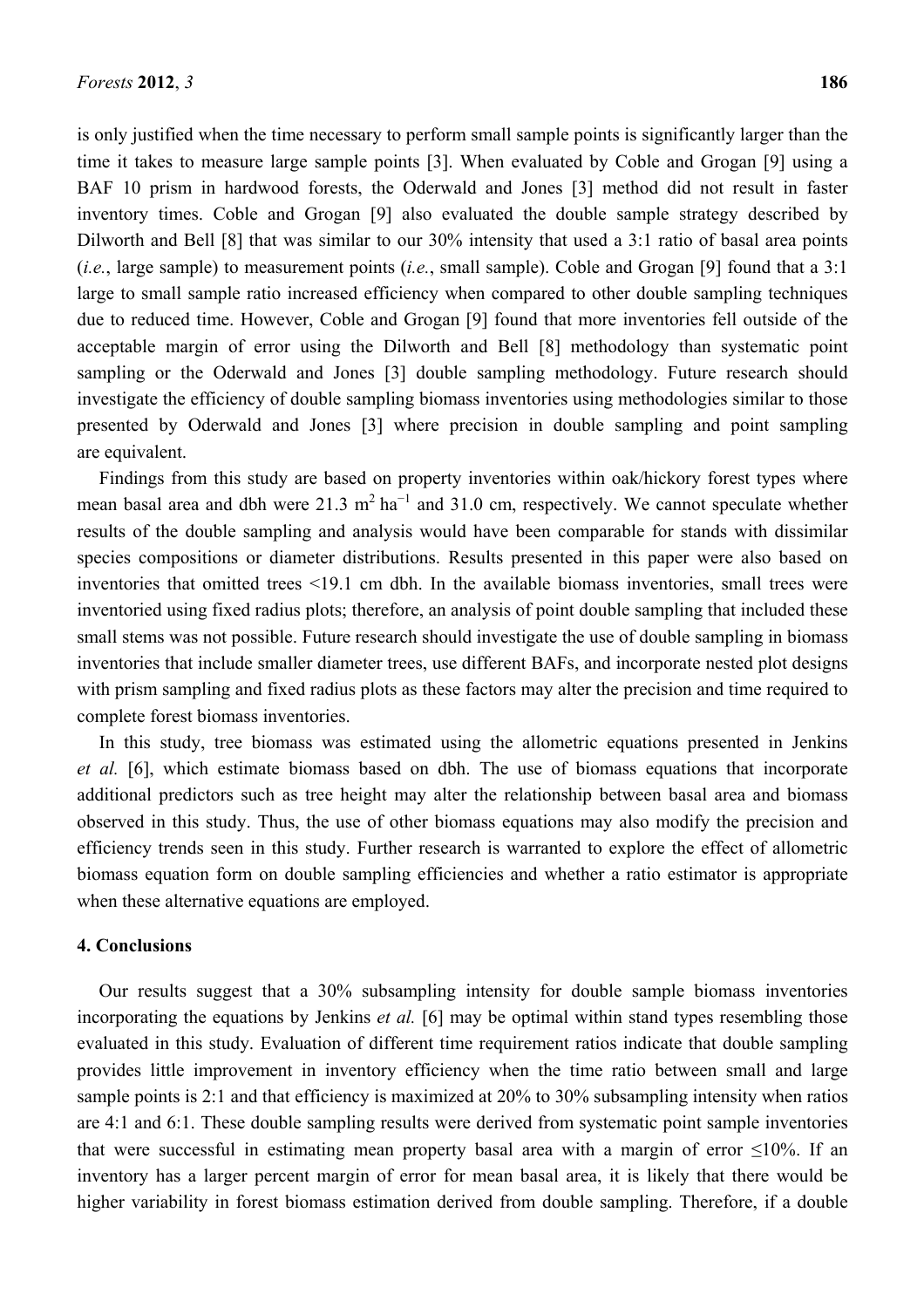sample inventory like the one outlined in this study is to be used, the number of points necessary for the large sample to achieve a suitable estimate of basal area  $(\leq 10\%$  percent margin of error) should be established prior to making decisions on the intensity of the small sample. Once the size of the large sample has been determined, the proportion of points to subsample for the small sample can be selected based on the desired precision and inventory time investment.

Although we examined double sampling intensities as high as 90%, for practical use, double sampling should be used with small sample subsampling intensities of 50% or less since this is when the benefit of time saved becomes significant relative to the departure in accuracy. The objectives of the forester performing the biomass inventory should dictate whether it is more valuable to save time over precision and to what degree of precision loss is acceptable. While time requirements and precision associated with double sampling may vary among region, forest type, and stand structure, results from this study show that point double sampling may be useful at improving efficiency and reducing cost of quantifying biomass availability in forest stands.

#### **Acknowledgments**

The authors would thank the University of Kentucky, Department of Forestry and the Mountain Association for Community and Economic Development (MACED) for supporting this project.

### **Conflict of Interest**

The authors declare no conflict of interest.

#### **References and Notes**

- 1. Merten, P.R.; Wiant, H.V.; Rennie, J.C. Double sampling saves time when cruising Appalachian hardwoods. *North. J. Appl. For.* **1996**, *13*, 116–118.
- 2. Avery, T.E.; Burkhart, H.E. *Forest Measurements*; 5th ed.; McGraw-Hill: New York, NY, USA, 2002; pp. 250–252.
- 3. Oderwald, R.G.; Jones, E. Sample sizes for point, double sampling. *Can. J. For. Res.* **1992**, *22*, 980–983.
- 4. Oderwald, R.G. Stock and stand tables for point, double sampling with a ratio of means estimator. *Can. J. For. Res.* **1994**, *24*, 2350–2352.
- 5. Oderwald, R.G. Augmenting inventories with basal area points to acheive desired precision. *Can. J. For. Res.* **2003**, *33*, 1208–1210.
- 6. Jenkins, J.C.; Chojnacky, D.C.; Heath, L.S.; Birdsey, R.A. National-scale biomass estimators for United States tree species. *For. Sci.* **2003**, *49*, 12–35.
- 7. Woudenberg, S.W.; Conkling, B.L.; O'Connell, B.M.; LaPoint, E.B.; Turner, J.A.; Waddell, K.L. *The Forest Inventory and Analysis Database: Database Description and Users Manual Version 4.0 for Phase 2*; U.S. Department of Agriculture, Forest Service, Mountain Research Station: Fort Collins, CO, USA, 2009.
- 8. Bell, J.F.; Dilworth, J.R. *Log Scaling and Timber Cruising*; Oregon State University Book Stores, Inc.: Corvallis, OR, USA, 2007; pp. 182–252.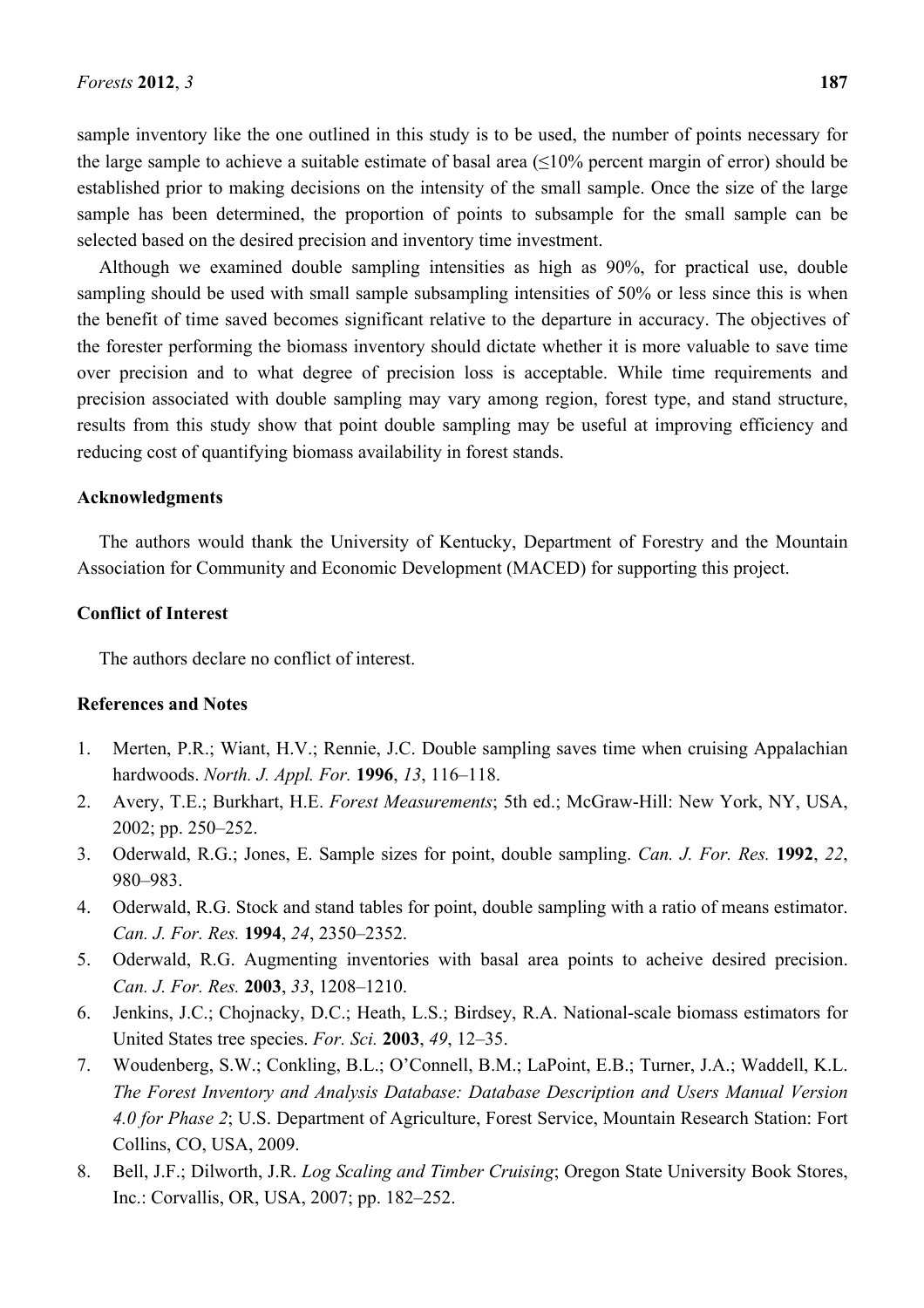9. Coble, D.W.; Grogan, J. Comparison of systematic line-point and double sampling designs for pine and hardwood forests in the western gulf. *South. J. Appl. For.* **2007**, *31*, 199–206.

## **Appendix 1.**

Table A1. Property characteristics for large tree (dbh > 19.1 cm) inventories used in double sample analysis. Includes stand area, mean site index, mean dbh, basal area, and aboveground biomass.

| <b>Stand</b>            | Area (ha) | Site index (m) | Dbh (cm) | Basal area $(m^2 ha^{-1})$ | Aboveground biomass (mt $ha^{-1}$ ) |
|-------------------------|-----------|----------------|----------|----------------------------|-------------------------------------|
| $\mathbf{1}$            | 31.2      | 26             | 29.5     | 17.6                       | 117.6                               |
| $\overline{c}$          | 32.4      | 24             | 32.3     | 18.8                       | 136.1                               |
| 3                       | 32.8      | 21             | 28.9     | 21.6                       | 116.3                               |
| $\overline{\mathbf{4}}$ | 36.0      | 27             | 31.9     | 22.6                       | 160.7                               |
| 5                       | 49.8      | 25             | 35.8     | 24.9                       | 169.1                               |
| $\boldsymbol{6}$        | 54.2      | 18             | 30.3     | 17.4                       | 114.8                               |
| $\boldsymbol{7}$        | 59.1      | 25             | 29.8     | 21.4                       | 144.1                               |
| $8\,$                   | 78.1      | 24             | 32.0     | 21.9                       | 150.6                               |
| 9                       | 88.2      | 20             | 29.2     | 25.5                       | 151.1                               |
| 10                      | 88.2      | 29             | 28.9     | 21.3                       | 139.0                               |
| 11                      | 99.1      | 22             | 32.1     | 22.7                       | 161.1                               |
| 12                      | 100.0     | 25             | 28.4     | 20.0                       | 127.3                               |
| 13                      | 117.4     | 21             | 32.3     | 19.1                       | 136.3                               |
| 14                      | 119.0     | 20             | 30.1     | 19.3                       | 118.8                               |
| 15                      | 120.2     | 20             | 32.9     | 19.3                       | 143.1                               |
| 16                      | 122.2     | 22             | 30.0     | 19.0                       | 131.1                               |
| 17                      | 146.1     | 21             | 31.8     | 22.5                       | 158.8                               |
| 18                      | 161.5     | 26             | 29.7     | 22.6                       | 160.1                               |
| 19                      | 170.0     | 24             | 28.5     | 24.1                       | 151.0                               |
| 20                      | 173.6     | 22             | 29.4     | 20.2                       | 135.8                               |
| 21                      | 174.8     | 30             | 30.6     | 25.1                       | 167.2                               |
| 22                      | 174.8     | 23             | 34.6     | 22.2                       | 159.0                               |
| 23                      | 177.3     | 25             | 33.2     | 18.4                       | 125.6                               |
| 24                      | 177.3     | 23             | 33.0     | 19.5                       | 141.8                               |
| 25                      | 211.2     | 26             | 30.5     | 21.6                       | 148.9                               |
| 26                      | 219.3     | 22             | 30.6     | 21.1                       | 148.4                               |
| 27                      | 235.1     | 26             | 31.3     | 19.4                       | 138.6                               |
| 28                      | 271.5     | 19             | 29.2     | 22.3                       | 140.6                               |
| 29                      | 300.3     | 20             | 36.0     | 20.7                       | 149.4                               |
| 30                      | 300.7     | 25             | 30.1     | 30.6                       | 203.0                               |
| 31                      | 337.5     | 25             | 35.0     | 22.3                       | 150.5                               |
| 32                      | 348.0     | 23             | 31.9     | 21.3                       | 149.0                               |
| 33                      | 399.4     | 24             | 33.2     | 18.4                       | 125.6                               |
| 34                      | 412.8     | 21             | 28.8     | 21.0                       | 143.8                               |
| 35                      | 478.7     | 24             | 34.1     | 23.2                       | 165.7                               |
| 36                      | 538.2     | 22             | 30.5     | 19.4                       | 137.8                               |
| 37                      | 601.8     | 23             | $30.0$   | 20.5                       | 142.0                               |